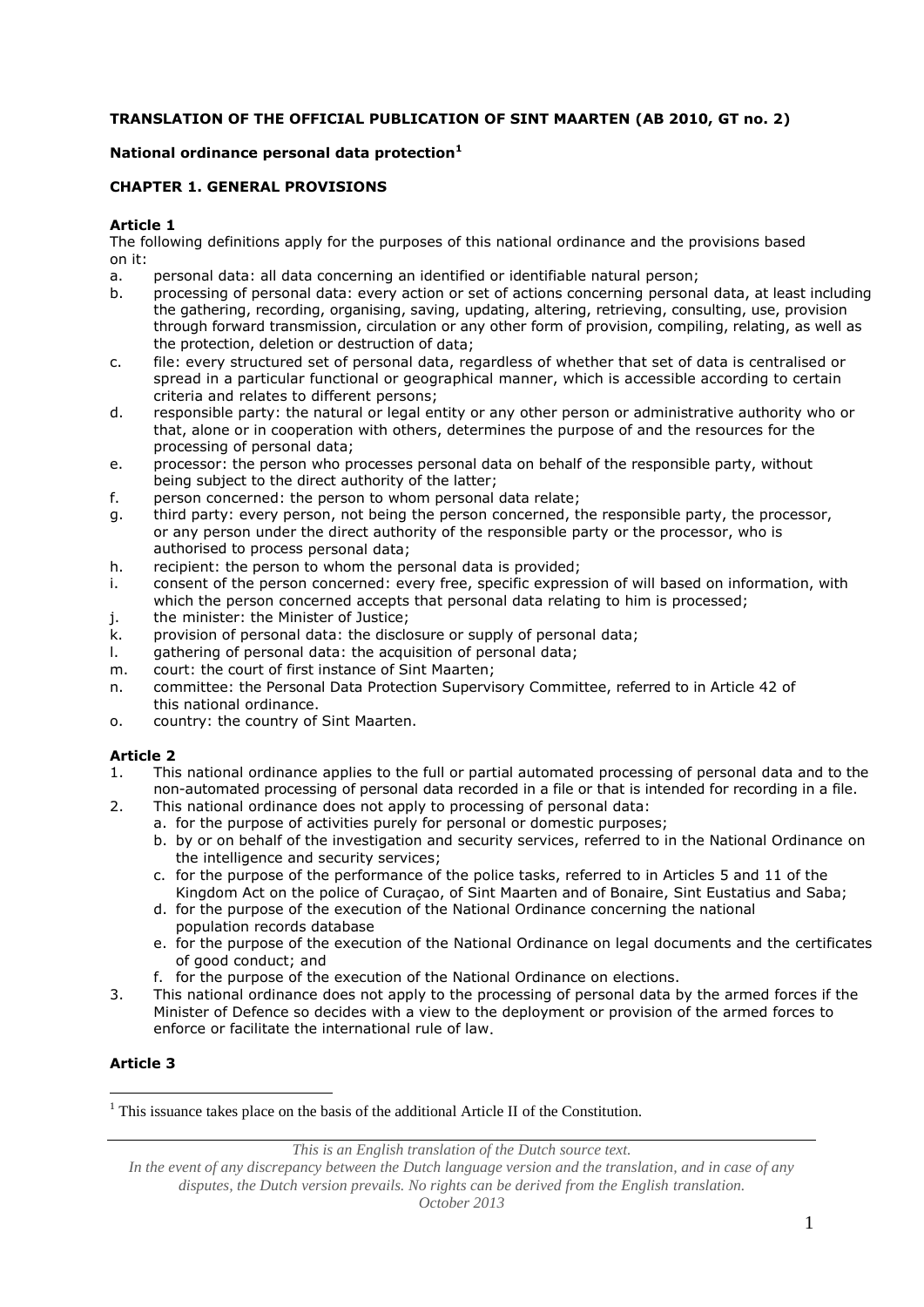- 1. This national ordinance does not apply to the processing of personal data solely for journalistic, artistic or literary purposes, subject to the other provisions of this section, and of Articles 6 up to and including 11, 13 up to and including15, and 39.
- 2. The prohibition on processing personal data as referred to in Article 16, does not apply to the extent that this is necessary for the purposes as referred to in the first paragraph.

- 1. This national ordinance applies to the processing of personal data in relation to the activities of an establishment of a responsible party in the country.
- 2. This national ordinance applies to the processing of personal data by or for a responsible party who has no establishment in the country, making use of means located in the country, automated or otherwise, unless such means are used solely for the through transmission of personal data.
- 3. A responsible party as referred to in the second paragraph, is not permitted to process personal data, unless he designates a person or institution in the country to act on his behalf in compliance with the provisions of this national ordinance. For the application of this national ordinance and the provisions based on it, he is designated as the responsible party.

### **Article 5**

- 1. If the person concerned is a minor and has not yet reached the age of sixteen, or is under tutelage, or if a mentorship has been instituted for the person concerned, the consent of that person's legal representative is required, rather than that of the person concerned.
- 2. Consent may be withdrawn at any time by the person concerned or his legal representative.

### **CHAPTER 2. CONDITIONS FOR THE LEGITIMACY OF PROCESSING OF PERSONAL DATA**

### **Section 1. Processing of personal data in general**

### **Article 6**

Personal data shall be processed in compliance with the national ordinance, in a proper manner and with due care.

## **Article 7**

Personal data shall be gathered for carefully considered, explicitly described and justified purposes.

## **Article 8**

Personal data may be processed only if:

- a. the person concerned has granted his unambiguous consent for the processing;
- b. the data processing is necessary for the execution of an agreement to which the person concerned is party, or to take pre-contractual measures that are necessary for the contracting of an agreement, in response to a request by the person concerned;
- c. the data processing is necessary for compliance with a statutory obligation to which the responsible party is subject;
- d. the data processing is necessary for the protection of a vital interest of the person concerned;
- e. the data processing is necessary for the correct performance of a duty of public-law task for the relevant administrative authority or the administrative authority to which the data will be provided; or
- f. the data processing is necessary for the representation of the warranted interest of the responsible party or of a third party to which the data will be provided, unless the interest or the fundamental rights and freedoms of the person concerned, in particular the right to protection of privacy, take precedence.

- 1. Personal data shall not be processed further in a manner that is inconsistent with the purposes for which they were obtained.
- 2. In the assessment of whether processing is inconsistent as referred to in the first paragraph, the responsible party shall in any event take account of:
	- a. the relationship between the purpose of the planned processing and the purpose for which the data were obtained;
	- b. the nature of the relevant data;
	- c. the consequences of the planned processing for the person concerned;
	- d. the way in which the data were obtained; and
	- e. the extent to which provision is made for appropriate assurances in respect of the person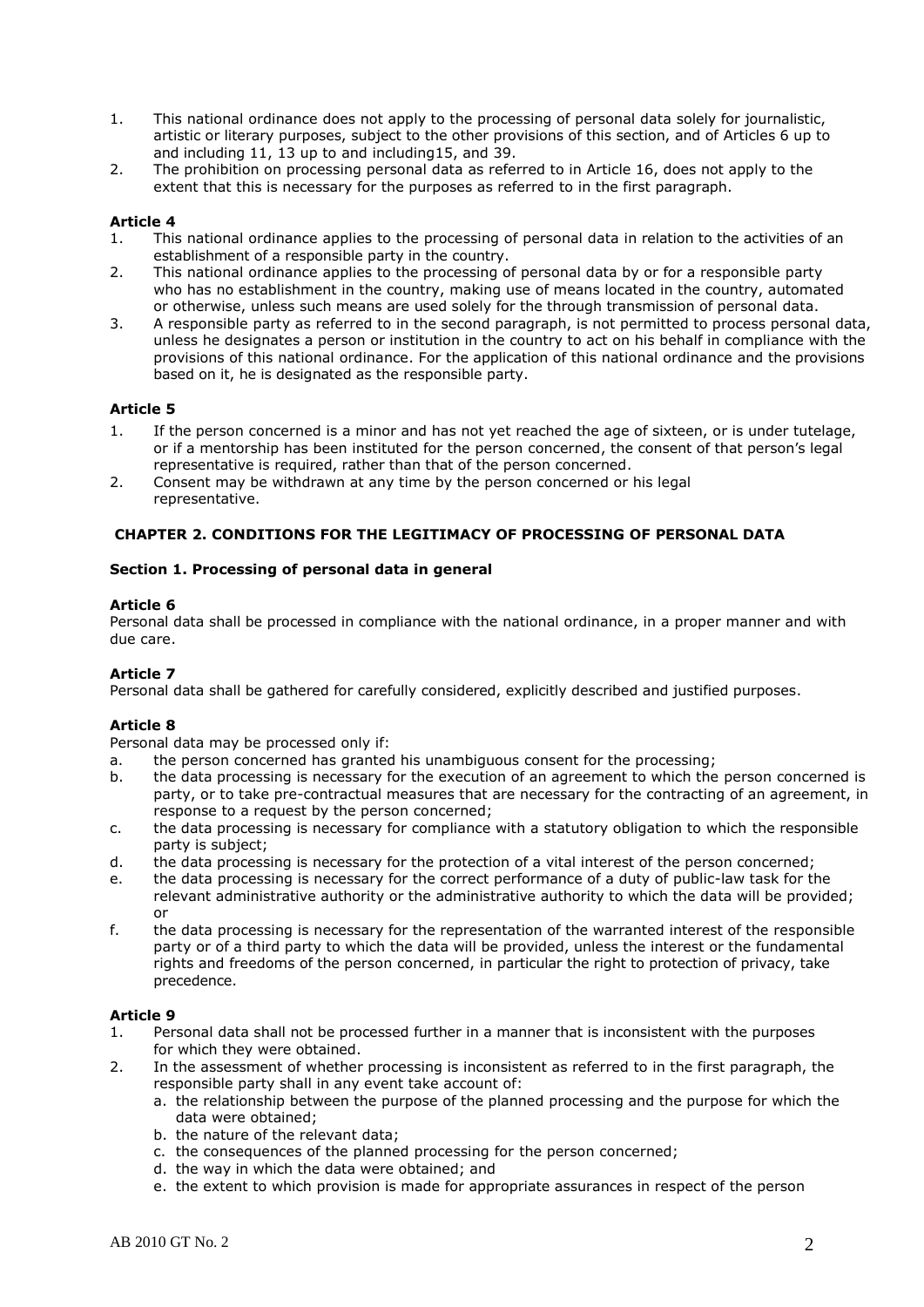concerned.

- 3. Further processing of the data for historical, statistical or scientific purposes is not regarded as inconsistent if the responsible party has made the necessary provisions to ensure that the further processing takes place solely for those specific purposes.
- 4. Processing of personal data shall not take place to the extent that this is prohibited by a confidentiality obligation on official, professional or statutory grounds**.**

### **Article 10**

- 1. Personal data shall not be kept in a form that enables identification of the person concerned for any longer than is necessary for the realisation of the purposes for which they were gathered or were then processed.
- 2. Personal data may be kept for longer than is provided for in the first paragraph, to the extent that they are kept for historical, statistical or scientific purposes and the responsible party has made the necessary provisions to ensure that the relevant data are used solely for those specific purposes.

### **Article 11**

- 1. Personal data shall be processed only to the extent that, in view of the purposes for which they were gathered or were then processed, they are adequate, serve the relevant purpose and are not excessive.
- 2. The responsible party shall take the necessary measures to ensure that personal data, in view of the purposes for which they were gathered or were then processed, are correct and accurate.

### **Article 12**

- 1. Any person acting under the authority of the responsible party or of the processor, as well as the processor himself, to the extent that they have access to personal data, shall process these only on the instructions of the responsible party, subject to any differing statutory obligations.
- 2. The persons, referred to in the first paragraph, who are not already subject to confidentiality obligations pursuant to their office, profession or any statutory requirement are required to protect the confidentiality of the personal data of which they become aware, subject to any statutory obligation to report these or the need to report arising from their task. Article 285 of the Criminal Code does not apply.

## **Article 13**

The responsible party shall execute appropriate technical and organisational measures to secure personal data against loss or any form of unlawful processing. These measures shall guarantee an appropriate level of security, taking account of the technical state of the art and the costs of execution, in view of the risks associated with that processing and the nature of the data to be protected. The measures shall be aimed partly at preventing unnecessary gathering and further processing of personal data.

### **Article 14**

- 1. If the person provides for personal data to be processed for it by a processor, that person shall ensure that the processor provides adequate assurances regarding the technical and organisational security measures concerning the processes to be performed. The responsible party shall ensure compliance with those measures.
- 2. The execution of processes by a processor shall be regulated in a contract or pursuant to another legal act giving rise to an undertaking between the processor and the responsible party.
- 3. The responsible party shall ensure that the processor: a. processes the personal data in compliance with article 12(1); and b. complies with the obligations of the responsible party pursuant to Article 13.
- 4. If the processor is not registered in the country, the responsible party shall ensure that the processor complies with the law of that other country, by way of departure from paragraph 3(b).
- 5. With a view to saving evidence, the parts of the contract or legal act relating to the protection of personal data and the security measures referred to in Article 13 shall be recorded in writing or in another equivalent form.

### **Article 15**

The responsible party shall ensure compliance with the obligations, referred to in Articles 6 up to and including 12 and 14(2) and 14(5) of this chapter.

### **Section 2. Processing of special personal data**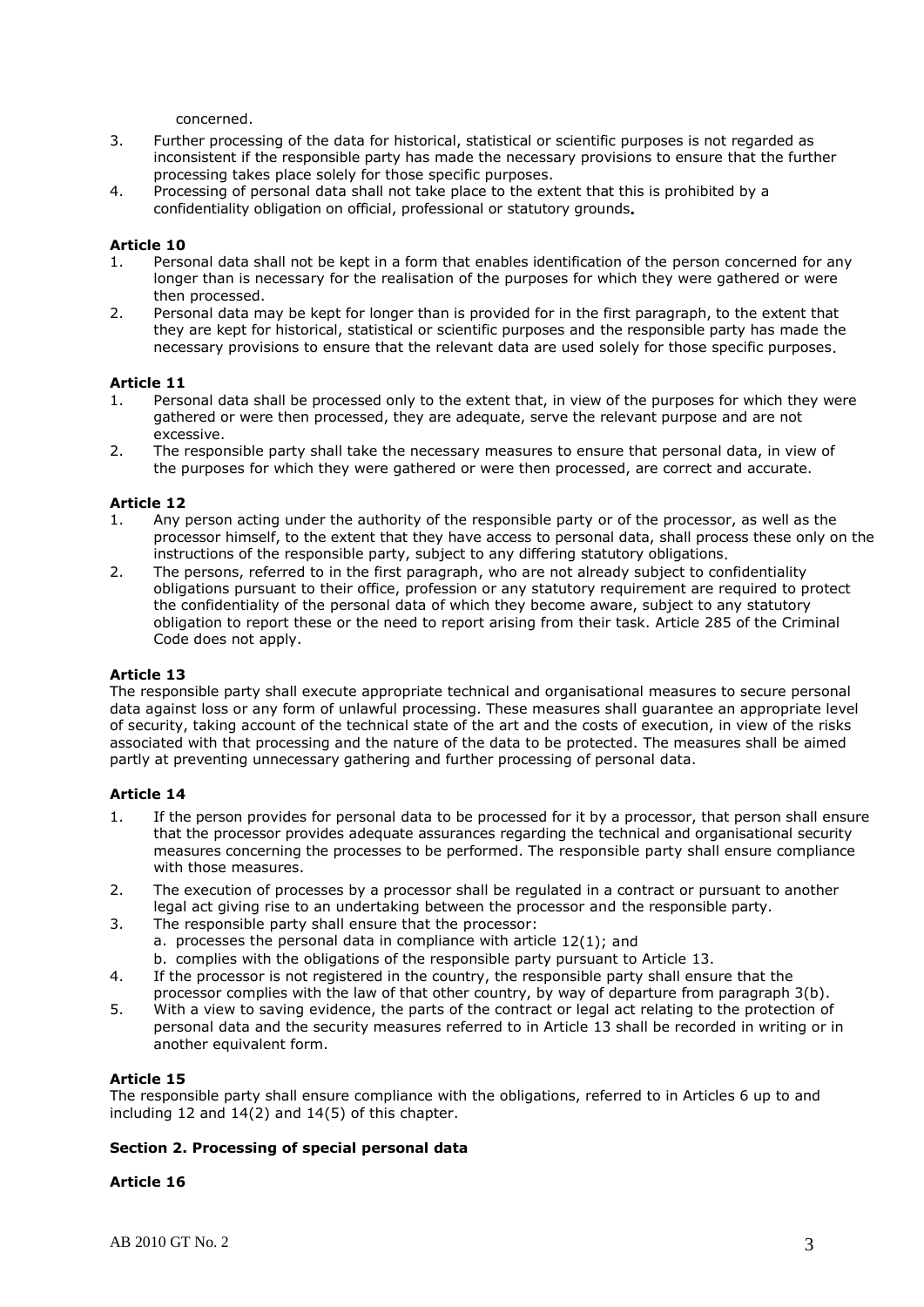The processing of personal data concerning a person's religion or belief, race, political views, health, sexual life as well as personal data concerning membership of a trade union is prohibited, subject to the provisions of this paragraph. The same applies for criminal personal data and personal data regarding unlawful or obstructive conduct in connection with a prohibition imposed in response to that conduct.

# **Article 17**

- 1. The prohibition on processing personal data concerning a person's religion or belief, referred to in Article 16, does not apply if the processing takes place by:
	- a. religious associations, independent parts thereof or other associations with a spiritual basis, to the extent that this concerns data on persons who are members of these;
	- b. institutions with a religious or ideological basis, to the extent that this is necessary in view of the objective of the institution and for the realisation of its fundamental goals; or
	- c. other institutions to the extent that this is necessary in view of the mental care of the person concerned, unless that person has objected to this in writing.
- 2. In the cases, referred to in paragraph 1(a), the prohibition also does not apply to personal data concerning the religion or belief of the family members of the person concerned, to the extent that:
	- a. the relevant association maintains regular contact with those family members on the grounds of its objective and
	- b. those family members have not submitted any objections to this in writing.
- 3. In the cases, referred to in the first and second paragraphs, no personal data shall be provided to third parties without the consent of the person concerned.

## **Article 18**

The prohibition on processing of personal data concerning a person's race, referred to in Article 16, does not apply if the processing takes place:

- a. with a view to the identification of the person concerned and solely to the extent that this is unavoidable for that purpose;
- b. with the objective of assigning a privileged position to members of a certain ethnic or cultural minority group in order to eliminate or reduce actual disadvantages relating to their race and only if:
	- 1°. this is necessary for that purpose;
	- 2°. the data relate solely to the country of birth of the person concerned, his parents or grandparents, or to other criteria enacted by national ordinance, on the basis of which it is possible to determine objectively whether a person forms part of a minority group as referred to in the preamble to paragraph b, and
	- 3°. the person concerned has not submitted any written objection to this.

### **Article 19**

- 1. The prohibition on processing of personal data concerning a person's political views, referred to in Article 16, does not apply if the processing takes place:
	- a. by institutions with a political basis in regard to their members or employees or other persons belonging to the institution, to the extent that this is necessary in view of the objective of the institution for the realisation of its fundamental goals, or
	- b. in view of the requirements relating to political views that can reasonably be imposed in relation to the performance of positions in administrative bodies and advisory boards.
- 2. In the case, referred to in paragraph 1(a), no personal data shall be provided to third parties without the consent of the person concerned.

### **Article 20**

- 1. The prohibition on processing of personal data concerning a person's membership of a trade union, referred to in Article 16, does not apply if the processing takes place by the relevant trade union or the trade union federation of which that union forms a part, to the extent that this is necessary in view of the objective of that trade union or federation.
- 2. In the case, referred to in the first paragraph, no personal data shall be provided to third parties without the consent of the person concerned.

- 1. The prohibition on processing of personal data concerning a person's health, referred to in Article 16, does not apply if the processing takes place by:
	- a. care providers, health care or social services institutions or facilities to the extent that this is necessary with a view to good treatment or care of the person concerned, or for the management of the relevant institution or professional practice;
	- b. insurers as referred to in Article 1 of the national ordinance on supervision of insurers, and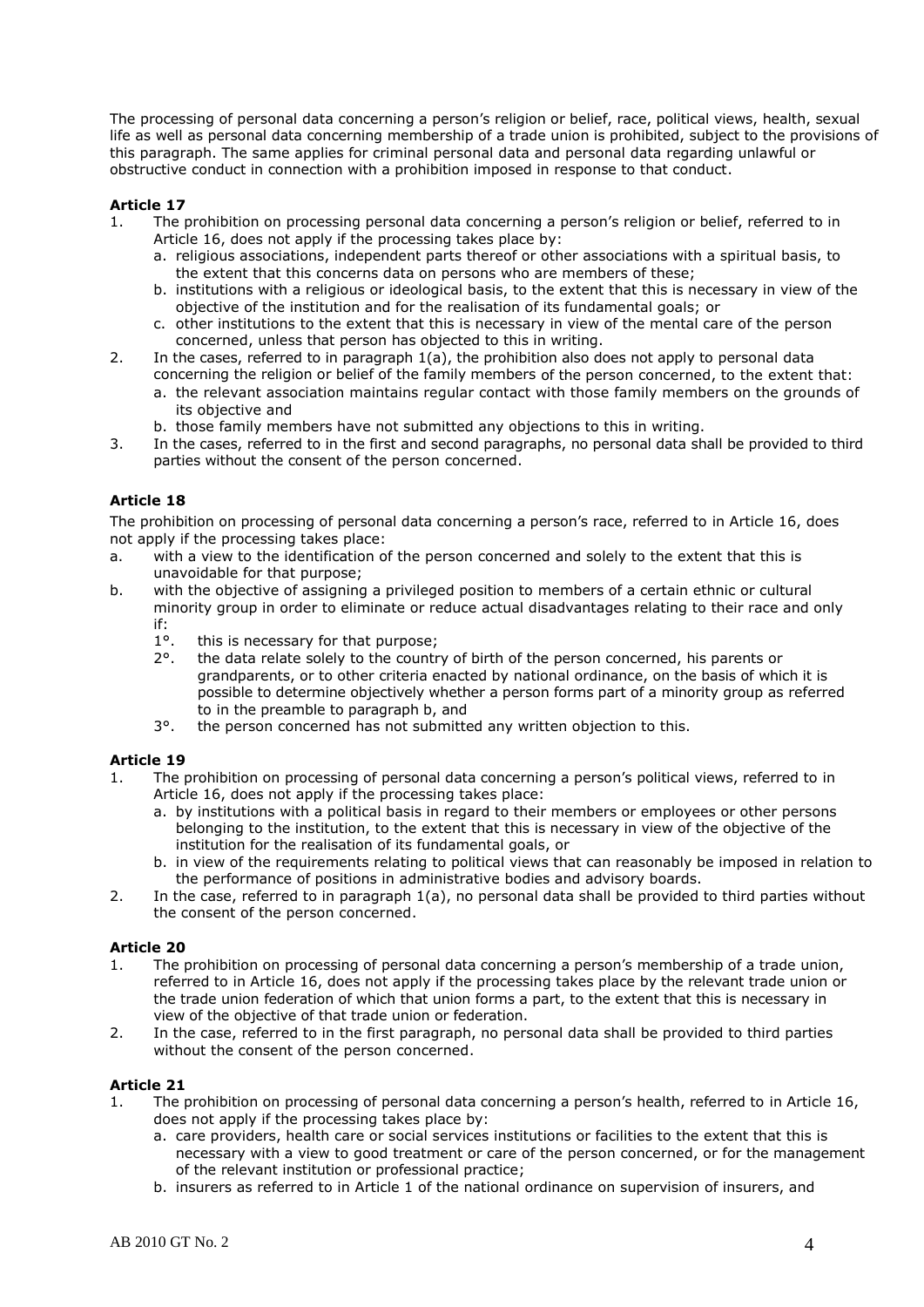financial service providers that mediate in insurance as referred to in that national ordinance, to the extent that this is necessary for:

- 1°. the assessment of the risk to be insured by the insurer and the person concerned has not made any objection; or
- 2°. the execution of the insurance contract;
- c. schools to the extent that this is necessary with a view to the special supervision of students or for making special provisions in connection with their health;
- d. a probation institution, a special probation officer and the Guardianship Council, a family supervisor, or a legal entity as referred to in Article 302(1) of the Civil Code, to the extent that this is necessary for the execution of their statutory duties;
- e. the Minister, to the extent necessary in connection with the execution of penal sentences or custodial measures; or
- f. administrative bodies, pension funds, employers or institutions working on their behalf, to the extent necessary for:
	- 1°. proper execution of statutory provisions, pension schemes or collective labour agreements that provide for claims that are dependent on the health of the person concerned or
	- 2°. the reintegration or supervision of employees or benefit claimants in connection with illness or occupational disability.
- 2. In the cases, referred to in the first paragraph, the data are processed only by persons required to protect confidentiality on official, professional or statutory grounds or pursuant to a confidentiality agreement. If the responsible party processes data personally and is not already required to protect confidentiality on official, professional or statutory grounds, he is required to protect the confidentiality of the data, except to the extent that he is required to report these pursuant to the national ordinance or the need arises through his duties to report the data to other persons authorised to process these pursuant to the first paragraph.
- 3. The prohibition on processing other personal data as referred to in Article 16, does not apply to the extent that this is necessary in addition to the processing of personal data concerning a person's health as referred to in paragraph 1(a) with a view to good treatment or care of the person concerned.
- 4. Personal data concerning hereditary characteristics may only be processed to the extent that such processing takes place with regard to the person concerned from whom the relevant data were obtained, unless:
	- a. a serious medical interest takes precedence or
	- b. the processing is necessary for scientific research or statistical purposes.
	- In the case, referred to in b, Article 23(1a) and Article 23(2) are likewise applicable.
- 5. In a national decree containing general measures, further rules may be laid down with regard to the application of paragraph 1(b) and 1(f)**.**

### **Article 22**

- 1. The prohibition on processing of criminal personal data, referred to in Article 16, does not apply if the processing is performed by bodies charged pursuant to a national ordinance with the application of criminal law, or by the responsible party who obtained this data by or pursuant to the Kingdom Act on the Police of Curacao, of Sint Maarten and of Bonaire, Sint Eustatius and Saba or the national ordinance on judicial documentation and the certificates of good conduct.
- 2. The prohibition does not apply to the responsible party who processes this data on his own behalf, in order to:
	- a. assess a request from the person concerned to take a decision on him or to provide him with a performance or
	- b. protect his interests to the extent that this concerns criminal offences that have been committed against him or against persons in his service, or are expected to be committed on the grounds of facts and circumstances.
- 3. The prohibition on processing of other personal data as referred to in Article 16 does not apply to the extent that this is necessary in addition to the processing of criminal data for the purposes for which those data were processed.
- 4. Paragraphs 2 and 3 are likewise applicable to personal data concerning a prohibition imposed by a court in response to unlawful or obstructive conduct.

- 1. Without prejudice to Articles 17 up to and including 22, the prohibition on processing personal data as referred to in Article 16 does not apply to the extent that:
	- a. this takes place with the explicit consent of the person concerned;
	- b. the data have clearly been disclosed by the person concerned;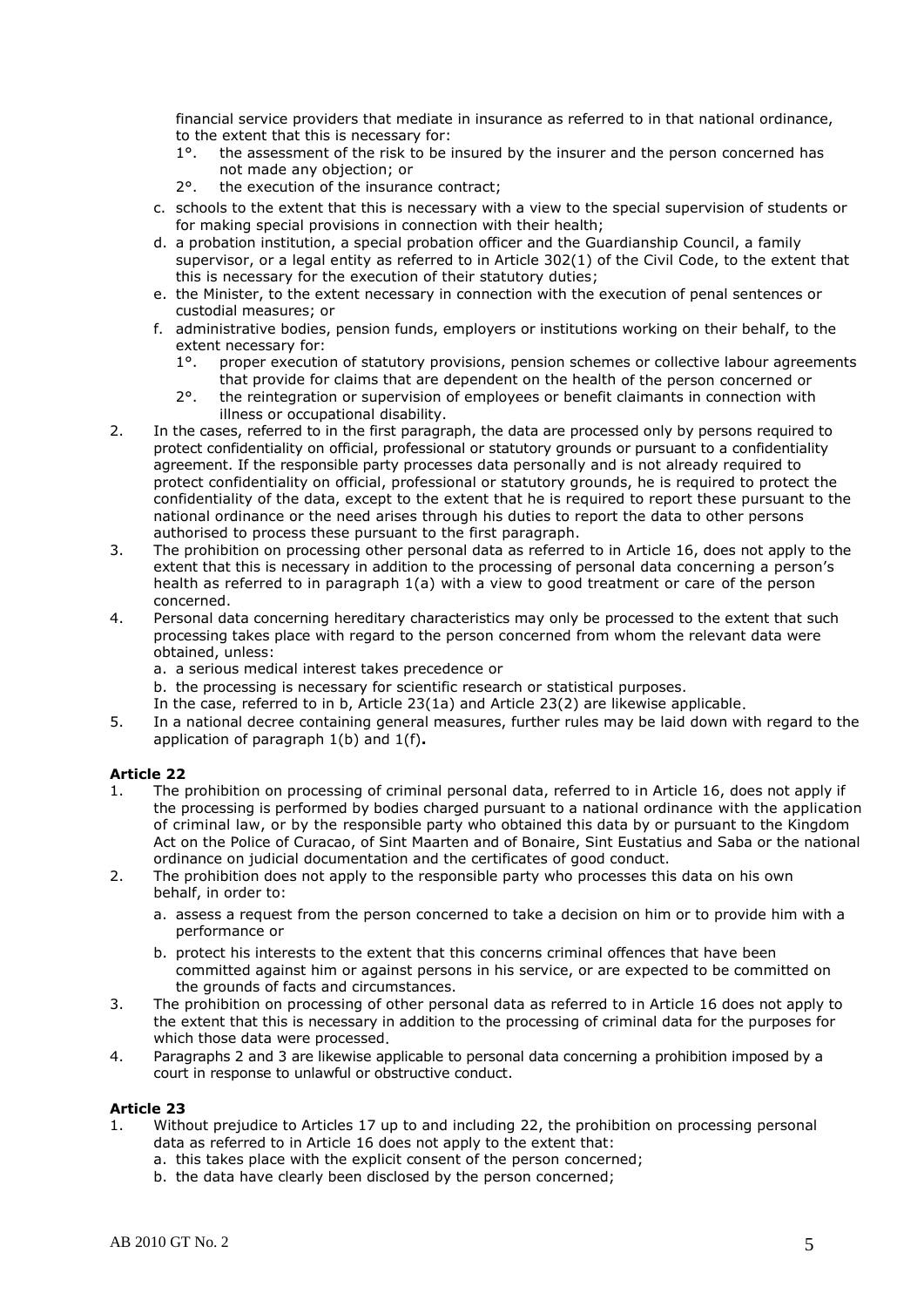- c. this is necessary for the establishment, exercise or defence of a right in court;
- d. this is necessary in order to comply with an obligation under international law; or
- e. this is necessary in view of a serious general interest, appropriate assurances for the protection of privacy are provided and this is laid down by national ordinance or the committee has granted dispensation. In granting dispensation, the committee may impose restrictions and requirements.
- 2. The prohibition on processing personal data for the purpose of scientific research or statistics as referred to in Article 16 does not apply to the extent that:
	- a. the research serves a general interest,
	- b. the processing is necessary for the relevant research or the relevant statistics,
	- c. requesting explicit consent proves to be impossible or to cost a disproportionate effort and
	- d. provision is made in the execution for assurances such that the privacy of the person concerned is not disproportionately breached.

- 1. A number prescribed by national ordinance for the identification of a person, shall be used in the processing of personal data only to execute the relevant national ordinance or for purposes laid down by the national ordinance.
- 2. In a national decree containing general measures, cases may be designated in which a number to be assigned as referred to in the first paragraph other than the cases referred to in the first paragraph, may be used. Further rules may be laid down regarding the use of such a number.

### **CHAPTER 3. PROVISION OF INFORMATION TO THE PERSON CONCERNED**

### **Article 25**

- 1. If personal data are obtained from the person concerned, the responsible party shall notify the person concerned of the information, referred to in paragraphs 2 and 3, before the time at which the data are obtained, unless the person concerned is already aware of this.
- 2. The responsible party informs the person concerned of his identity and the purposes of the processing for which the data are intended.
- 3. The responsible party provides further information, to the extent necessary, in view of the nature of the data, the circumstances in which they are obtained or the use to which they are put, in order to ensure proper processing with due care in respect of the person concerned.

### **Article 26**

- 1. If personal data are obtained in a manner other than that referred to in Article 25, the responsible party shall notify the person concerned of the information, referred to in paragraphs 2 and 3, unless the latter is already aware of this:
	- a. at the time when the data concerning him are recorded, or
	- b. at the time when the data are intended for provision to a third party, no later than the time of the earliest provision.
- 2. The responsible party informs the person concerned of his identity and the purposes of the processing.
- 3. The responsible party provides further information, to the extent necessary, in view of the nature of the data, the circumstances in which they are obtained or the use to which they are put, to ensure proper processing with due care in respect of the person concerned.
- 4. The first paragraph does not apply if notification of the information to the person concerned proves to be impossible or to require disproportionate efforts. In that case, the responsible party shall record the origin of the data.
- 5. The first paragraph is likewise not applicable if recording or provision is required by or pursuant to a national ordinance. In that case, the responsible party must inform the person concerned, on request, of the statutory regulation that led him to record or provide the data concerning that person.

## **CHAPTER 4. RIGHTS OF THE PERSON CONCERNED**

- 1. The person concerned has the right, freely and at reasonable intervals, to address requests to the responsible party for information regarding whether personal data concerning him are processed. The responsible party shall notify the person concerned in writing, within four weeks, as to whether personal data concerning him are processed.
- 2. If such data are processed, the notice shall provide a full review of this in a comprehensible form, a description of the purpose or purposes of the processing, the categories of data to which the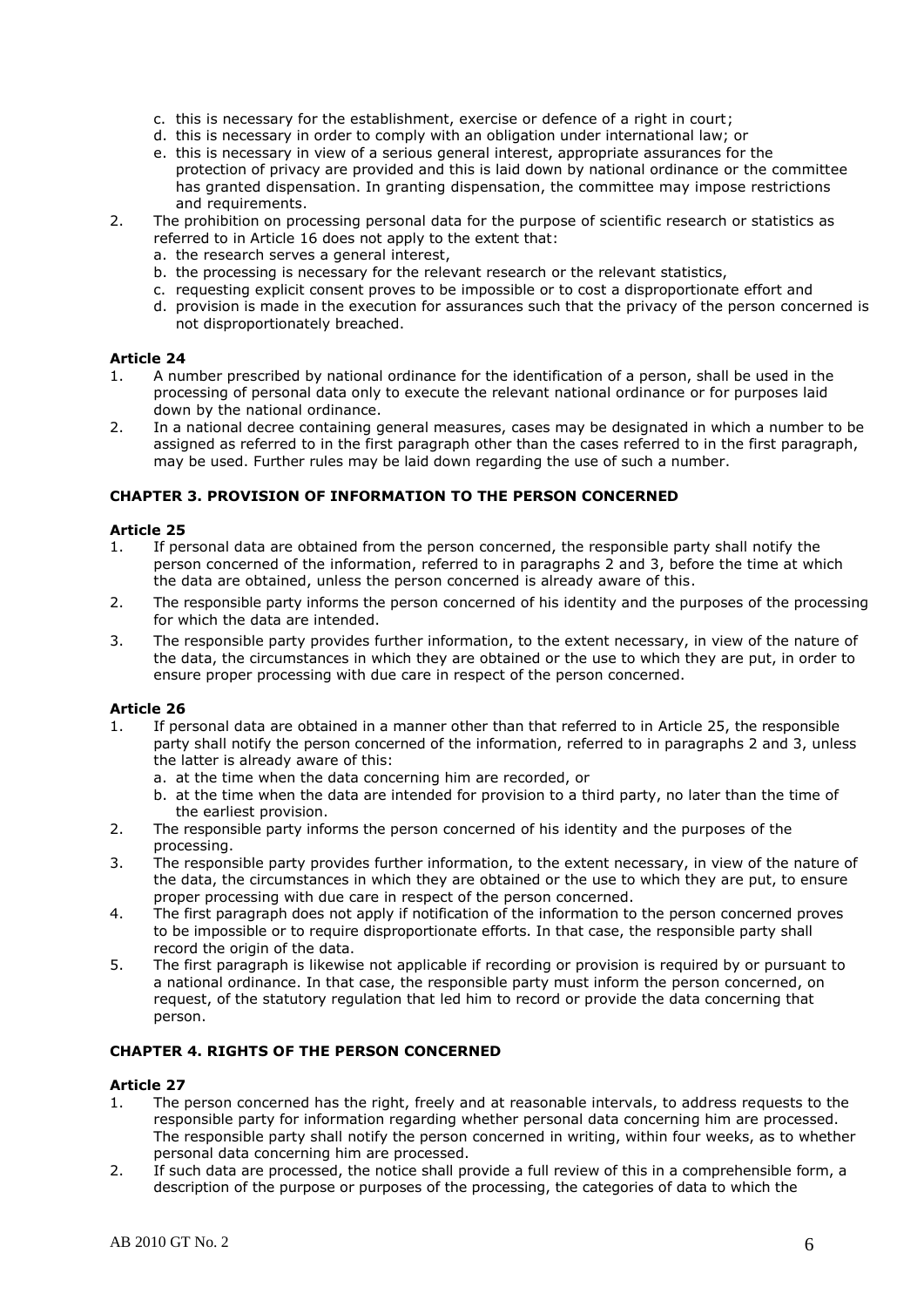processing relates and the recipients or categories of recipients, as well as the available information on the origin of the data.

- 3. Before a responsible party issues a notice as referred to in the first paragraph, concerning which a third party can be expected to have reservations, he shall give that third party an opportunity to present its view if the notice contains data that concern that party, unless this proves to be impossible or costs a disproportionate effort.
- 4. On request, the responsible party shall issue notices concerning the underlying rationale for the automated processing of the data concerning him.

### **Article 28**

- 1. A person who is notified of personal data concerning him, in accordance with Article 26, may request the responsible party to improve, supplement, delete or shield these data if they are factually incorrect, are incomplete or irrelevant for the purpose or purposes of the processing or are processed in contravention of any statutory provision. The request shall contain the changes to be made.
- 2. The responsible party shall notify the applicant in writing of whether, or the extent to which he shall comply with the request, within four weeks of its receipt. A rejection of the request shall state the reasons for this.
- 3. The responsible party shall ensure that a decision on improvement, supplementation, deletion or shielding is executed at the earliest opportunity.
- 4. If the personal data are recorded on a data carrier in which no changes can be made, he shall make the provisions necessary to inform the user of the data that improvement, supplementation, removal or shielding are not possible despite the fact that there are grounds to adjust the data on the basis of this article.
- 5. The first to fourth paragraphs do not apply to the public registers instituted by national ordinance if that national ordinance includes a special procedure for the improvement, supplementation, deletion or shielding of data.

### **Article 29**

- 1. If required by a serious interest of the applicant, the responsible party shall comply with a request as referred to in Articles 27 and 28, in a form other than written, which is adapted to that interest.
- 2. The responsible party shall provide for proper verification of the identity of the applicant.
- 3. With regard to minors who have not yet reached the age of 16 and with regard to persons placed under tutelage, the requests referred to in Articles 27 and 28 shall be made by their legal representatives. The relevant notice shall also be issued to the legal representatives.

### **Article 30**

- 1. A responsible party who has improved, supplemented, deleted or shielded personal data in response to a request on the grounds of Article 28 is required to notify third parties to which the data were previously issued of the improvement, supplement, deletion or shielding at the earliest opportunity, unless this proves to be impossible or requires a disproportionate effort.
- 2. On request, the responsible party shall notify the applicant, as referred to in Article 28, of the persons to whom he issued such notice.

### **Article 31**

- 1. For a notice as referred to in Article 27 the responsible party may require compensation of costs amounting to a maximum of ANG 10, to be fixed by or pursuant to a national decree, containing general measures.
- 2. The compensation shall be refunded if the responsible party has improved, supplemented, deleted or shielded data at the request of the person concerned, on the order of a court.

- 1. If data are the subject of processing on the grounds of Article 8(e) and 8(f), the person concerned may lodge an appeal against this with the responsible party at any time, in connection with his exceptional personal circumstances.
- 2. The responsible party shall assess within four weeks of the receipt of the appeal whether the appeal is justified. If the appeal is justified, he shall immediately discontinue the processing.
- 3. The responsible party may require compensation for costs for handling an appeal, which may not exceed an amount to be fixed by or pursuant to a national decree, containing general measures. The compensation will be refunded if the appeal is found to be justified.
- 4. This Article does not apply to public registers formed by national ordinance.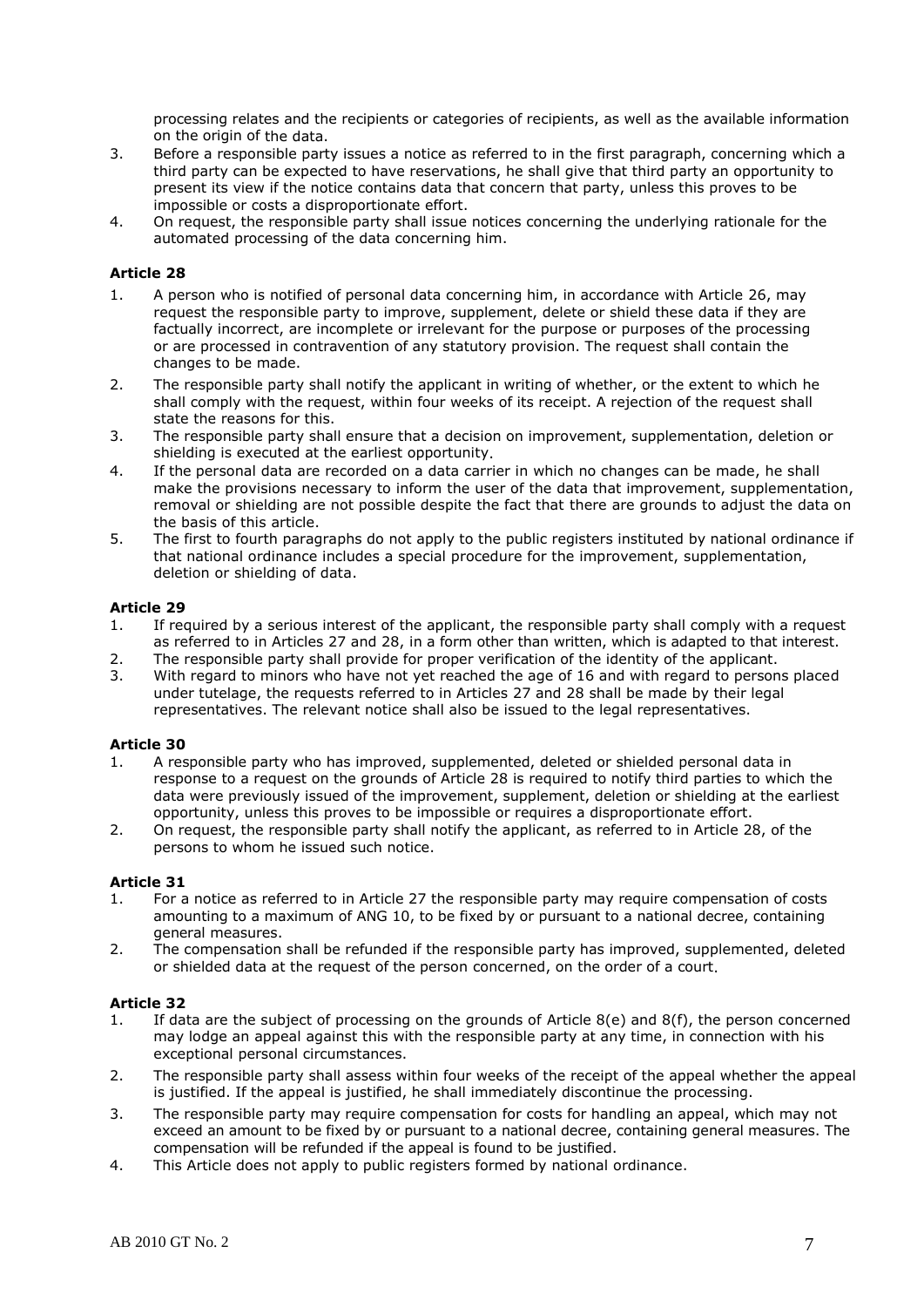- 1. If data are processed in connection with the realisation and maintenance of a direct relationship between the responsible party or a third party and the person concerned, with a view to recruitment for commercial or charitable purposes, the person concerned may appeal against this at any time to the responsible party, free of charge.
- 2. In the event of an appeal, the responsible party shall take measures to discontinue this form of processing immediately.
- 3. The responsible party who intends to provide personal data to third parties or to use this, at the expense of third parties, for the purpose, referred to in paragraph 1, shall take appropriate measures to notify the person concerned of the possibilities of lodging an appeal. The notification shall take place via one or more daily newspapers, newspapers or free newspapers or in another suitable manner. With regular provision to third parties or use at the expense of third parties, notification shall take place at least once a year.
- 4. The responsible party who processes personal data for the purpose, referred to in paragraph 1 shall ensure that if a message is sent directly to the person concerned for that purpose, this shall always refer to the possibility of lodging an appeal.

### **Article 34**

- 1. No-one may be subjected to an order carrying legal consequences for him, or affecting him to a significant degree, if that order is taken solely on the grounds of automated processing of personal data intended to obtain a picture of certain aspects of his personality.
- 2. The first paragraph does not apply if the order referred to there:
	- a. is taken as part of the contracting or execution of an agreement and
		-
		- 1°. the request of the person concerned has been met or 2°. appropriate measures have been taken to protect his appropriate measures have been taken to protect his justified interests, or
	- b. is based on a national ordinance in which measures are laid down that serve to protect the justified interest of the person concerned.
- 3. An appropriate measure as referred to in paragraph 2(a), is taken if the person concerned has been given an opportunity to express his views concerning the order as referred to in paragraph 1.
- 4. In the case, referred to in paragraph 2, the responsible party shall notify the person concerned of the underlying logic of the automated processing of the data concerning him.

## **CHAPTER 5. EXEMPTIONS AND RESTRICTIONS**

### **Article 35**

The responsible party may omit the application of Articles 9(1), 25, 26 and 27 to the extent that this is necessary in the interests of:

- a. the security of the country or the state;
- b. the prevention, detection and prosecution of criminal offences;
- c. serious economic and financial interests of the country or the state;
- d. supervision of compliance with statutory provisions imposed for the interests, referred to in b and c, or
- e. the protection of the person concerned or of the rights and freedoms of others.

### **Article 36**

- 1. If processing is performed by institutions or services for scientific research or statistics, and the necessary provisions have been made to ensure that the personal data can be used solely for statistical and scientific purposes, the responsible party may omit a notice as referred to in Article 26 and refuse to meet a request as referred to in Article 27.
- 2. If processing takes place of personal data forming part of archive documents transferred to an archive storage location pursuant to Articles 12 or 13 of the Archives national ordinance, the responsible party may omit a notice as referred to in Article 26.

## **CHAPTER 6. LEGAL PROTECTION**

### **Article 37**

A decision on a request as referred to in Articles 27, 28 and 30(2), as well as a decision in response to the filing of an appeal as referred to in Articles 32 and 33, is deemed to be an administrative decision as referred to in Article 3 national ordinance on administrative justice, to the extent that this decision has been taken by an administrative authority.

### **Article 38**

1. If a decision as referred to in Article 37 has been taken by a party other than an administrative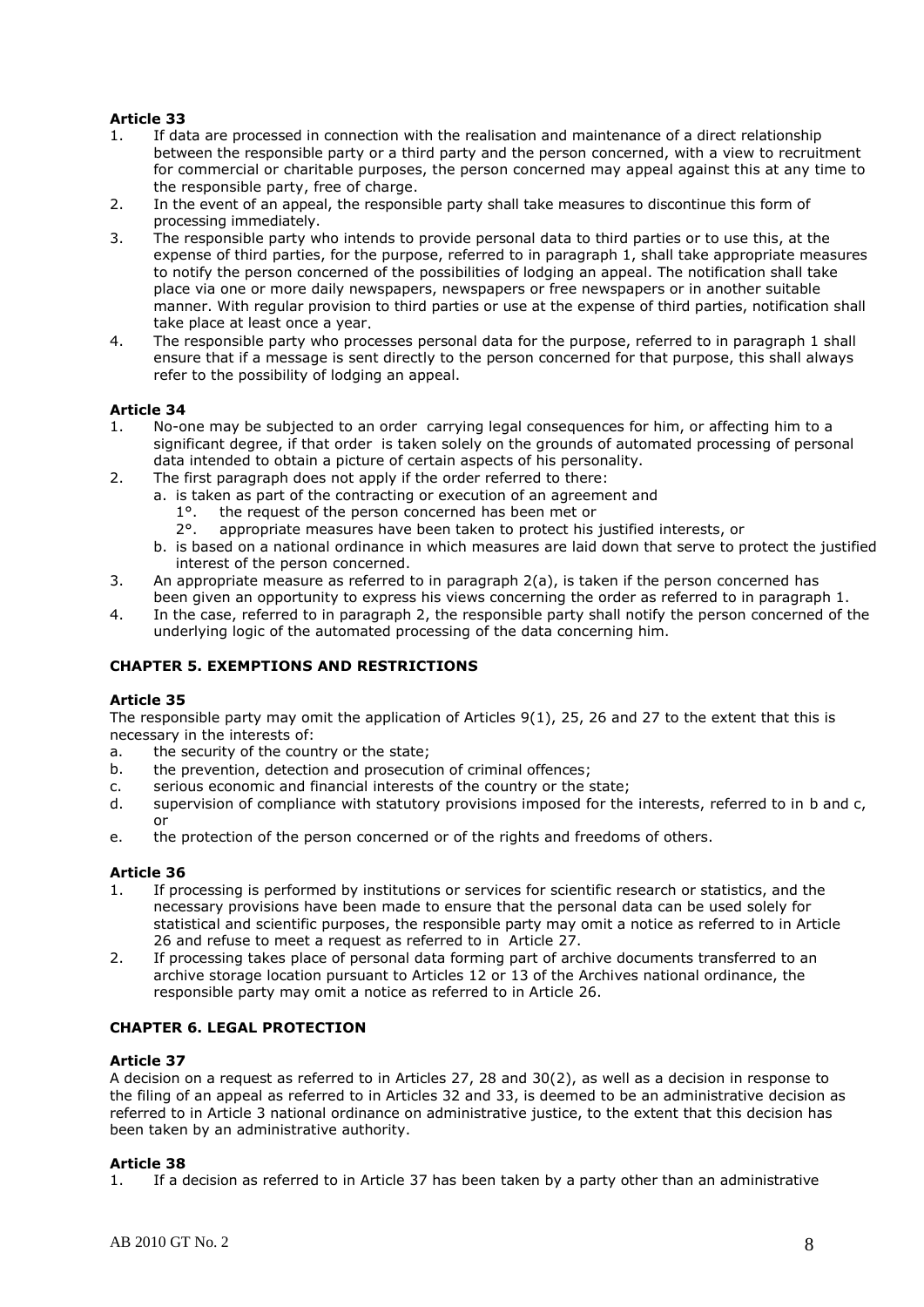authority, the interested party may address a written petition to the Court of first instance of Sint Maarten to order the responsible party to grant or reject a request as referred to in Articles 27, 28 or 30(2) or to honour or not to honour an appeal as referred to in Articles 32 or 31.

- 2. The petition must be submitted within six weeks of the receipt of the response of the responsible party. If the responsible party has not responded within the set term, the petition must be submitted within six weeks of the expiration of that term.
- 3. The court shall grant the petition, to the extent that it judges this to be well-founded. Before making its decision, the court shall give the interested parties an opportunity to present their views, if necessary.
- 4. A petition need not be submitted by an attorney of record.
- 5. Section 3 of Title 5 of Book 2 of the Code of Civil Procedure is likewise applicable.
- 6. The court may ask the parties and others to submit written explanations within a term that it sets and to submit documents they possess. The responsible party and interested parties are required to comply with this request.

### **Article 39**

- 1. If a person suffers damages because action is taken in relation to him in contravention of the provisions of or pursuant to this national ordinance, the following paragraphs apply, without prejudice to rights pursuant to other statutory rules.
- 2. For damages that do not comprise financial damages, the injured party has the right to fair compensation for damages.
- 3. The responsible party is liable for the damages arising from non-compliance with the provisions referred to in the first paragraph. The processor is liable for the damages or losses to the extent that they arise through the processor's work.
- 4. The responsible party or the processor may be relieved of such liability, partially or in full, if he proved that the da

mages are not attributable to him.

### **Article 40**

- 1. If the responsible party or the processor acts in contravention of the provisions of or pursuant to this national ordinance and another party suffers, or threatens to suffer damages as a result, the court may prohibit such conduct at the request of that other party and order him to take measures to reverse the consequences of that conduct.
- 2. A legal entity that represents general or collective interests, or a legal entity as referred to in Article 305(a), Book 3 of the Civil Code, may not base a claim on processing, to the extent that the person affected by such processing objects to this.

## **Article 41**

- 1. The responsible party who acts in contravention of the provisions of or pursuant to Article 4(3) may be penalised with a financial penalty in the second category.
- 2. The responsible party who deliberately commits an offence as referred to in the first paragraph shall be penalised with a custodial sentence of no more than six months or a financial penalty in the third category.
- 3. The offences criminalised in the first paragraph are summary offences. The offences criminalised in the second paragraph are criminal offences.

## **CHAPTER 7. SUPERVISION**

## **Section 1. Institution and task of the Personal Data Protection Supervisory Committee**

### **Article 42**

- 1. There shall be a Personal Data Protection Supervisory Committee which is responsible party for supervising the processing of personal data in compliance with the provisions of and pursuant to this national ordinance.
- 2. The committee shall further perform the tasks assigned to it by national ordinance and by treaty.
- 3. The committee shall perform its tasks independently.

- 1. The committee consists of a chairman and two other members.
- 2. The chairman must comply with the requirements of or pursuant to Article 23 of the Kingdom Act on the Common Court of Justice for eligibility for appointment of a judge in the Common Court of Justice.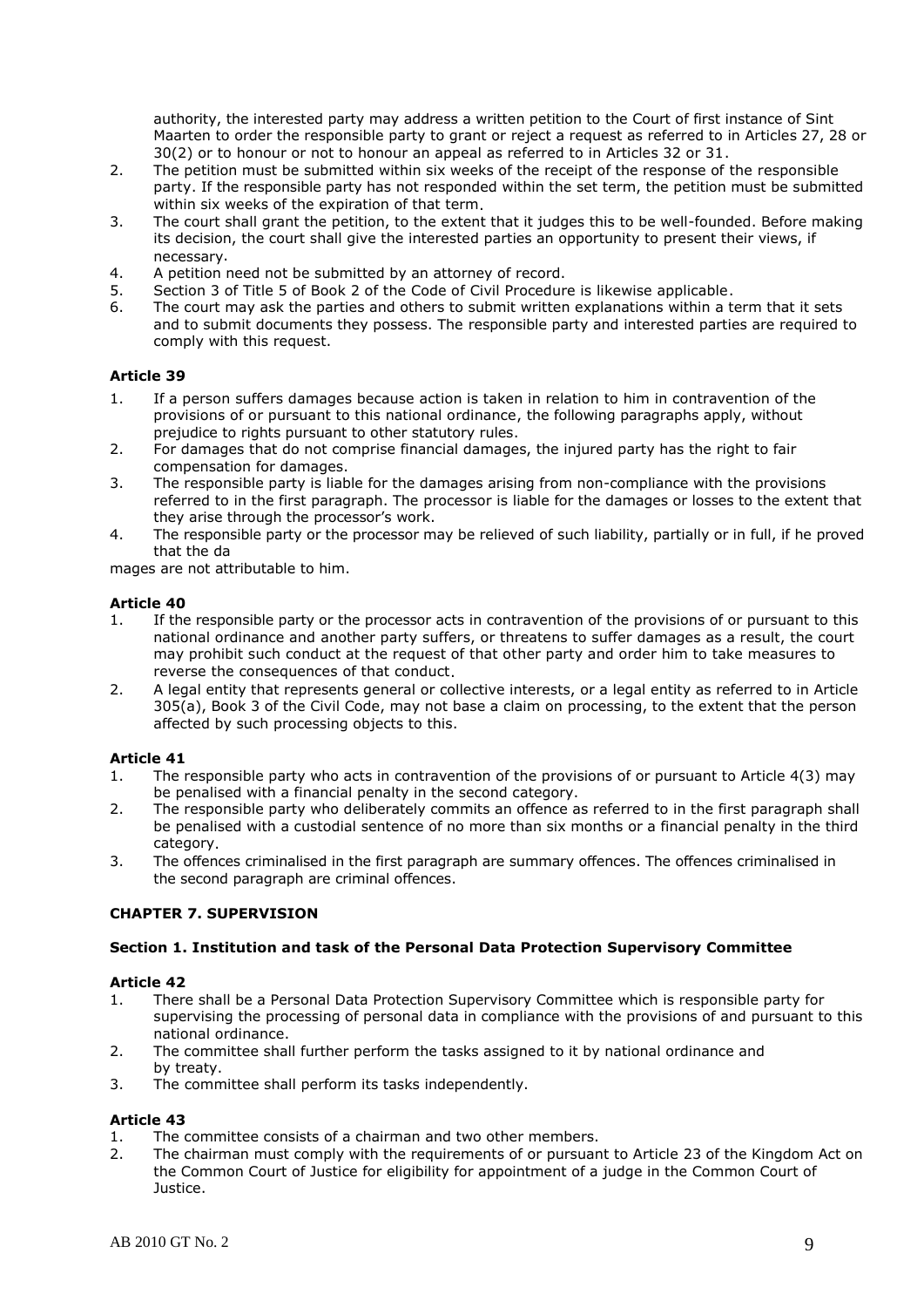3. The chairman and the members shall be appointed for a term of six years by national decree, at the proposal of the Minister.

### **Article 44**

Members of the committee shall be dismissed by national decree, at the proposal of the Minister:

- a. at the request of the person concerned;
- b. if the person concerned is permanently unable to perform his duties due to illness or disability;
- c. on the loss of Dutch citizenship;
- d. if the person concerned is convicted of a criminal offence in a final decision of a court or if a measure is imposed in such a decision that leads to a deprivation of liberty;
- e. if the person concerned is placed in receivership, is declared bankrupt, is granted a moratorium on payments or is committed due to debt pursuant to a final decision of a court.

## **Article 45**

Further rules on the remuneration and the other rights and obligations relating to the legal status of the committee members shall be laid down by national decree, containing general measures.

### **Article 46**

The committee shall be supported by a secretariat, the officials of which shall be appointed, suspended or dismissed by the Minister following consultation of the chairman.

## **Article 47**

The Minister may request the advice of the committee on draft national ordinances and draft national decrees, containing general measures, that relate largely or entirely to the processing of personal data.

### **Article 48**

- 1. The committee may open an inquiry, officially or at the request of an interested party, into the way in which the provisions of or pursuant to this national ordinance are applied in relation to data processing.
- 2. The committee shall notify the responsible party or the group of responsible parties involved in the inquiry of its provisional findings and shall grant them an opportunity to present their views on this. If the provisional findings relate to the execution of any national ordinance, the committee shall also notify the relevant Minister of this.
- 3. In the event of an inquiry opened at the request of the interested party, the committee shall notify the interested party of its findings, unless such notification is inconsistent with the objective of the data processing or the nature of the personal data, or if serious interests of parties other than the applicant, including the responsible party, would be disproportionately harmed as a result. If the committee fails to notify its findings, it shall send the interested party a message such as it sees fit.

### **Article 49**

Before 1 September of each year, the committee shall draw up a report on its work, the general policy pursued and the effectiveness and efficiency of its working methods in particular in the past calendar year. The report shall be sent to the Minister and shall be made publicly available.

## **Article 50**

The committee shall provide the Minister with the information required for the performance of his duties, on request. The Minister may require access to business data and documents, to the extent that this is necessary for the performance of his duties.

### **Section 2. Authorisation**

### **Article 51**

The members of the committee and the officials of the secretariat are responsible party for supervision of observance , referred to in Article 42.

- 1. In the performance of their duties, the persons, referred to in Article 51, shall carry proof of identity issued by or under the responsibility of the committee.
- 2. The persons, referred to in Article 51, must show their proof of identity immediately on request.
- 3. The proof of identity shall contain a photograph of the supervisor and shall in any event state his name and capacity. The model proof of identity shall be enacted by ministerial regulation.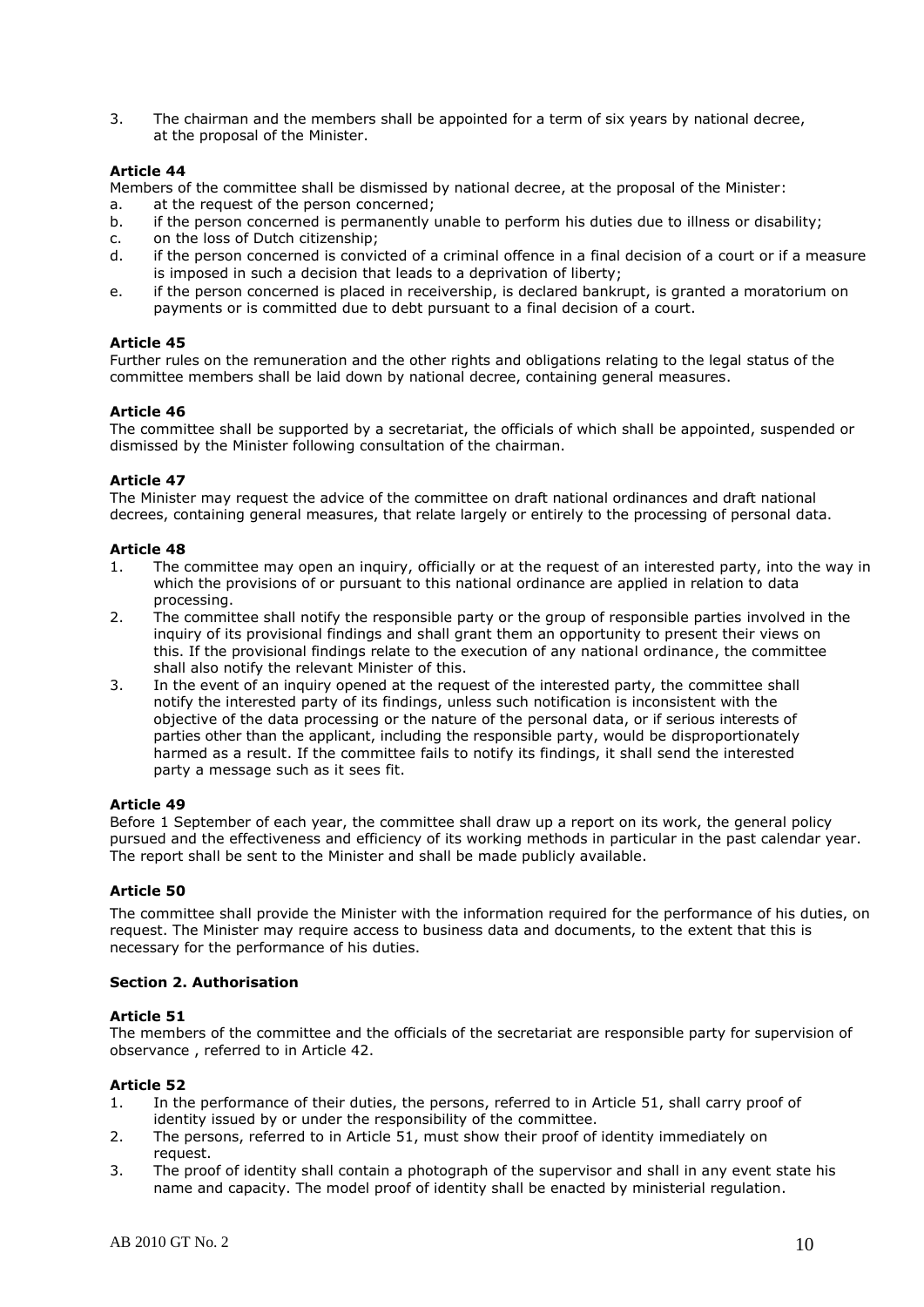The committee shall avail itself of its powers only to the extent reasonably necessary for the performance of its tasks.

## **Article 54**

- 1. The persons, referred to in Article 51, are authorised to enter every location, with the necessary equipment, including residential properties, without the consent of the occupant. Articles 155 to 163 of the Code of Criminal Procedure are likewise applicable, on the understanding that the authorisation, referred to in Article 155, of the Code of Criminal Procedure is granted by the committee.
- 2. If necessary, they may gain entrance with the aid of the police.
- 3. They are authorised to arrange to be accompanied by persons that they designate for that purpose.

### **Article 55**

The persons, referred to in Article 51, are authorised to demand information.

### **Article 56**

- 1. The persons, referred to in Article 51, are authorised to demand access to corporate data and documents.
- 2. They are authorised to make copies of the data and documents.
- 3. If copies cannot be made at the location, they are authorised to take the data and documents for that purpose away with them for a short period, for the issue of a written receipt.

## **Article 57**

- 1. All persons are required to provide a supervisor with all cooperation that he may reasonably require in the exercise of his powers, within the reasonable term set by the supervisor.
- 2. Persons who are required to protect confidentiality on official, professional or statutory grounds may refuse cooperation, to the extent that this arises from their confidentiality obligation.
- 3. A confidentiality obligation may not be invoked to the extent that information or cooperation is required in connection with a personal involvement in the processing of personal data.

### **Section 3. Enforcement action and astreinte**

### **Article 58**

- 1. The committee is authorised to impose enforcement action on the offender to enforce compliance with the obligations imposed by or pursuant to this national ordinance. The enforcement action shall describe the recovery measures to be taken and shall be issued with a statement of the reasons.
- 2. Enforcement action comprises
	- a. an order for full or partial reversal of the infringement, and
		- b. the authorisation of the committee to enforce the order through action if it is not executed or is not executed in good time.
- 3. The enforcement action shall state the term within which it must be executed**.**

### **Article 59**

- 1. The application of enforcement action shall take place at the expense of the offender, unless these costs should not reasonably be borne by the offender, in part or in full. The committee may recover the costs, referred to in this Article, from the offender, by an administrative decision.
- 2. The order shall state the extent to which the offender shall bear the costs of the enforcement action.
- 3. The costs of the enforcement action include the costs of preparing administrative enforcement, to the extent that these are incurred after the expiration of the term within which the order should have been executed.
- 4. The costs of the preparation of enforcement action are also payable to the extent that no administrative enforcement has been applied as a result of the fact that the order was executed after all.
- 5. The committee shall fix the amount of the costs due.

- 1. A duty backed by an astreinte may be imposed on a person regarding whom the committee has observed that he has not complied with obligations imposed by or pursuant to this national ordinance.
- 2. A duty backed by an astreinte is deemed to be a recovery sanction, comprising: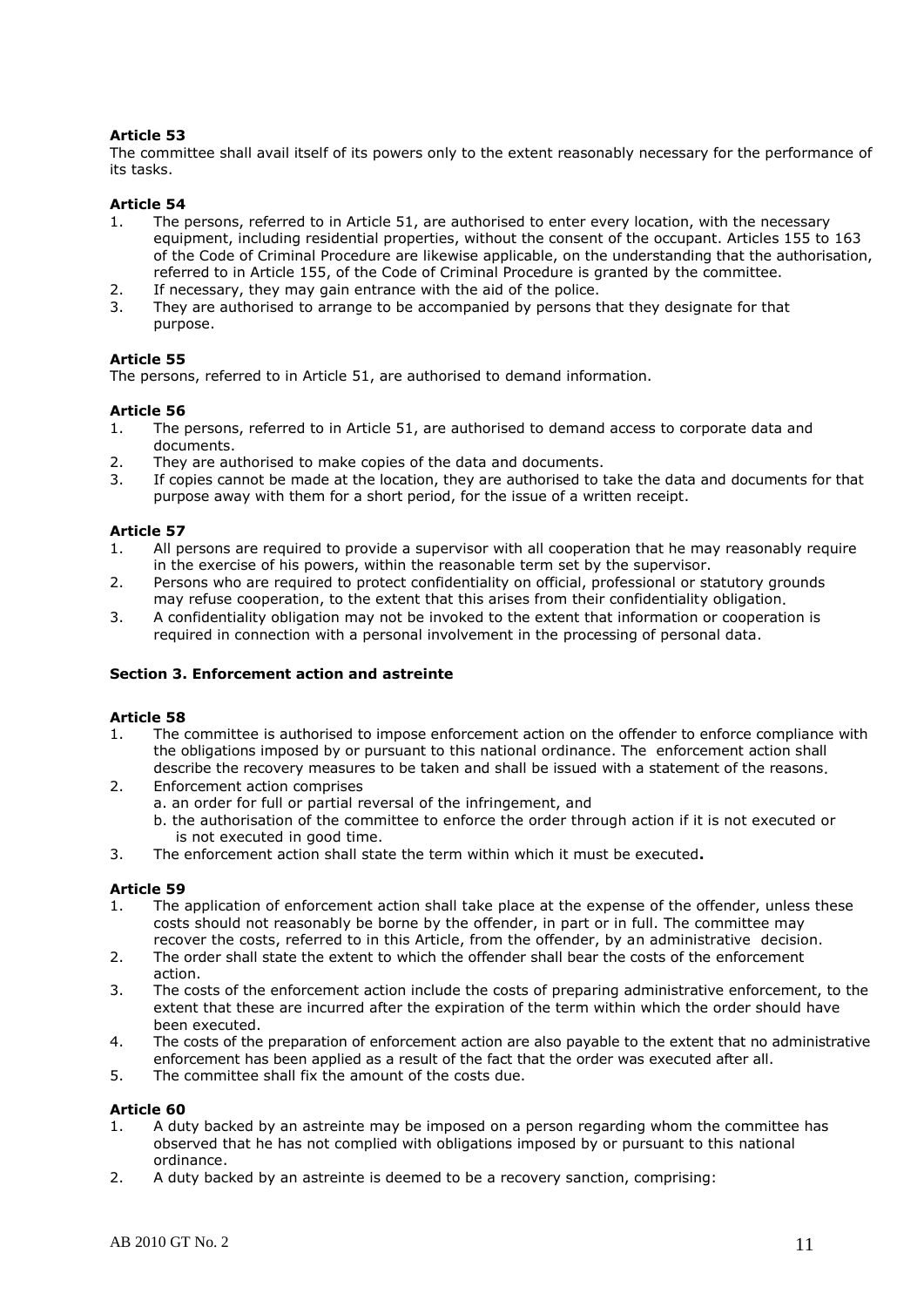- a. an order for full or partial restoration of the infringement; and
- b. the obligation to pay a financial penalty if the order is not executed, or is not executed in good time.
- 3. The order shall be imposed in writing, stating the reasons and the term within which it must be executed; the penalty shall amount to at least ANG 1,000 and no more than ANG 500,000 for each violation of the order.
- 4. The order subject to penalty is aimed at reversing an offence and preventing any further offence or a repetition of the offence. The order subject to penalty imposed shall be in reasonable proportion to the severity of the interest infringed.
- 5. At the written request of the offender, the committee may extend the term of an order if it has been shown to the committee's satisfaction that it is not possible for the offender to comply with the relevant obligation in good time.
- 6. The committee shall not impose an order subject to penalty while an administrative enforcement order imposed for the same offence is in effect**.**

At the request of the offender, an administrative authority that has imposed an order subject to penalty may withdraw the order, suspend its duration for a particular term or reduce the penalty in the event that it is temporarily or permanently impossible for the offender to meet his obligations, partially or in full.

### **Article 62**

- 1. In the absence of compliance with the order within the term, referred to in Article 60(3), the committee may collect the amount of the penalty, plus costs relating to its collection, by a writ of execution, unless an objection has been filed against the imposition of the order pursuant to the national ordinance on administrative justice.
- 2. A writ of execution as referred to in the first paragraph will be served by a bailiff at the offender's expense and gives rise to an executory title within the meaning of the Code of Civil Procedure.
- 3. For six weeks after the date on which the writ was served, the order may be appealed by summonsing the Minister. An appeal suspends the enforcement. At the Minister's request, the court may lift the suspension of the enforcement.
- 4. The authorisation to collect penalty amounts due is prescribed by the passage of six months following the date on which the penalty amounts fall due. The prescription is suspended by bankruptcy and by any other statutory impediment to collection.
- 5. Appeals may be filed against the imposition of the administrative enforcement order as referred to in Article 58, an administrative decision to determine the costs of the administrative enforcement order as referred to in Article 59 and against the imposition of an order subject to penalty as referred to in Article 60, pursuant to the national ordinance on administrative justice, in observance of Article 28(2) of that national ordinance.

### **CHAPTER 8. DATA EXCHANGES WITH OTHER STATES**

### **Article 63**

- 1. Personal data that are subjected to processing or that are intended for processing following their through transmission shall be sent to another country only if, without prejudice to compliance with the national ordinance, that country guarantees an appropriate level of protection.
- 2. The appropriate character of the level of protection is assessed in view of the circumstances that influence the through transmission of data or a category of data. In particular, account is taken of the nature of the data, the purpose or purposes and the duration of the intended processing, the country of origin and the final destination country, the general and sectoral rules of law applying in the country concerned, as well as the professional rules and security measures observed in those countries.

- 1. By way of departure from Article 63, a through transmission or a category of through transmissions of personal data to a country that provides no assurances of an appropriate level of protection may take place if:
	- a. the person concerned has granted unambiguous consent for this;
	- b. the through transmission is necessary for the execution of an agreement between the person concerned and the responsible party, or in order to take pre-contractual measures in response to a request by the person concerned and that are necessary for the contracting of an agreement;
	- c. the through transmission is necessary for the contracting or execution of an agreement contracted or to be contracted between the responsible party and a third party, in the interest of